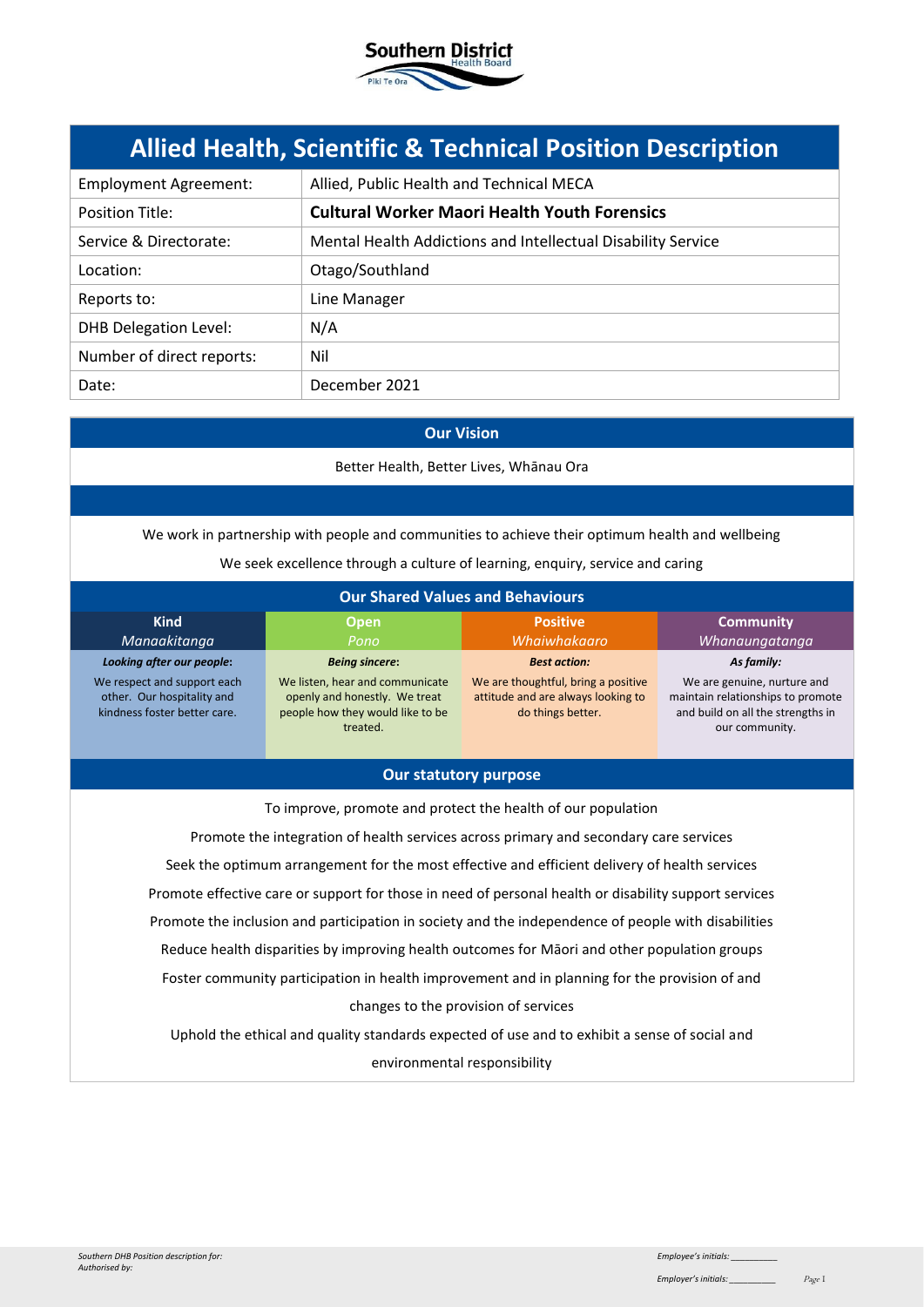## **PURPOSE OF ROLE**

Allied Health, Scientific and Technical professionals work in health care teams providing a range of diagnostic, technical, therapeutic and direct patient care and support services that are critical to the other health professionals they work with and the communities they serve.

This role will work collaboratively with all health professionals as well as the wider multi-disciplinary team throughout the SDHB in a way that is consistent with the organisation's vision and values. This way of working will ultimately benefit all our forensic youth, Whanau and communities.

#### **Competencies**

The following competencies apply to this position. The employee will be assessed against these as part of their annual performance and development review.

| <b>Organisational Competencies</b>   |                                                                                                                                                                                                                                                                                                                                   |  |  |
|--------------------------------------|-----------------------------------------------------------------------------------------------------------------------------------------------------------------------------------------------------------------------------------------------------------------------------------------------------------------------------------|--|--|
| <b>Customer Focus</b>                | Is dedicated to meeting the expectations and requirements of internal and external<br>customers; gets firsthand customer information and uses it for improvements in<br>products and services; acts with customers in mind; establishes and maintains effective<br>relationships with customers and gains their trust and respect |  |  |
| <b>Integrity and</b><br><b>Trust</b> | Is widely trusted; is seen as a direct, truthful individual; can present the unvarnished<br>truth in an appropriate and helpful manner; keeps confidences; admits mistakes;<br>doesn't misrepresent him/herself for personal gain.                                                                                                |  |  |
| <b>Drive For Results</b>             | Can be counted on to exceed goals successfully; Is constantly and consistently one of<br>the top performers; very bottom line oriented; steadfastly pushes self and others for<br>results.                                                                                                                                        |  |  |
| <b>Role Specific Competencies</b>    |                                                                                                                                                                                                                                                                                                                                   |  |  |
| <b>Managing</b><br>diversity         | Manages all kinds and classes of people equitably; deals effectively with all races,<br>nationalities, cultures, disabilities irrespective of age and gender; supports equal and<br>fair treatment and opportunity for all                                                                                                        |  |  |
| <b>Priority Setting</b>              | Spends own time and the time of others on what is important; can quickly sense what<br>will help or hinder when seeking to accomplish goals; eliminates roadblocks; creates<br>focus                                                                                                                                              |  |  |
| <b>Problem Solving</b>               | Uses logic and established processes to solve difficult problems and achieve effective<br>solutions; can see hidden problems; Is excellent at honest analysis; looks beyond the<br>obvious; doesn't stop at the first answers                                                                                                     |  |  |

| <b>KEY RELATIONSHIPS</b>   |                                                  |                                 |                                                                                          |
|----------------------------|--------------------------------------------------|---------------------------------|------------------------------------------------------------------------------------------|
| <b>Within Southern DHB</b> |                                                  | <b>External to Southern DHB</b> |                                                                                          |
| $\bullet$                  | <b>AHS&amp;T Professional Leaders (PLs)</b>      |                                 | Clients, patients, families, whanau and caregivers                                       |
| $\bullet$                  | Multi-disciplinary colleagues                    |                                 | Services from the community, funding bodies,<br>student or intern clinical liaison staff |
|                            | Operational manager                              | $\bullet$                       | Primary care - GPs, other medical staff                                                  |
| $\bullet$                  | <b>AHST Professional Development Facilitator</b> | $\bullet$                       | Relevant professional organisations                                                      |
|                            | Administration staff                             | $\bullet$                       | Other service providers                                                                  |
|                            | Maori Health Directorate                         | ٠                               | Hapu, Iwi and Runanga O Otepoti                                                          |
|                            |                                                  |                                 | Justice Services and Police                                                              |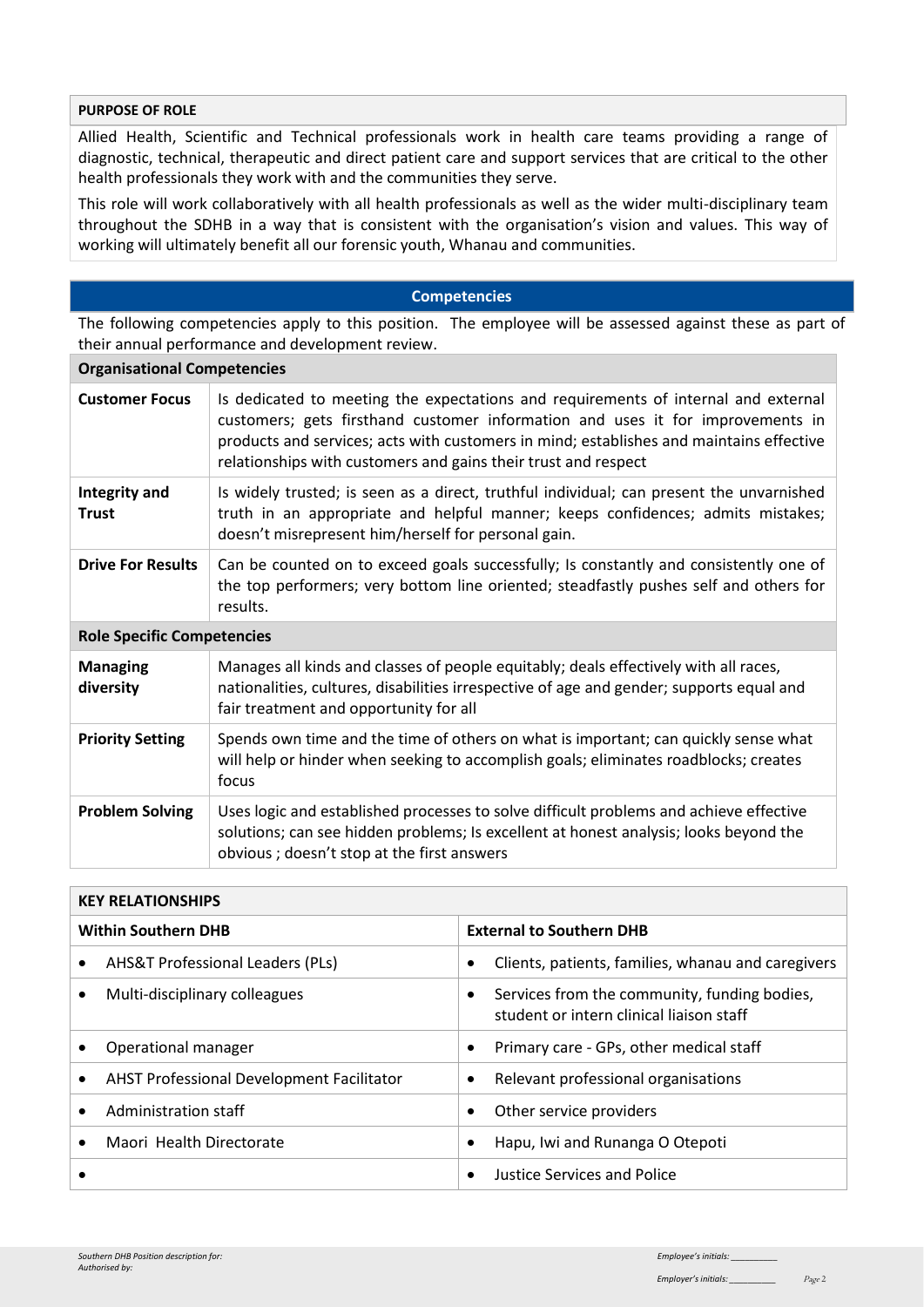## **PERSON SPECIFICATION:**

|                                                                             | <b>ESSENTIAL</b>                                                                                                                                                                                                                                                                                                                                                                           | <b>DESIRABLE</b>                                                                                                                                                                                                                          |  |
|-----------------------------------------------------------------------------|--------------------------------------------------------------------------------------------------------------------------------------------------------------------------------------------------------------------------------------------------------------------------------------------------------------------------------------------------------------------------------------------|-------------------------------------------------------------------------------------------------------------------------------------------------------------------------------------------------------------------------------------------|--|
| <b>Education and Qualifications</b><br>(or equivalent level of<br>learning) | Must be registered with the<br>$\bullet$<br>Occupational Therapy Board of<br>New Zealand and hold a current<br>practising Certificate<br>Must have a full drivers licence<br>$\bullet$<br>Must actively participate in the<br>$\bullet$<br>Occupational<br>Therapy<br><b>Boards</b><br>continuing<br>competency<br>programme                                                               | Membership of Occupational<br>Therapy New Zealand -<br>Whakaora Ngangahau<br>Aotearoa                                                                                                                                                     |  |
| <b>Experience</b>                                                           | Can use a variety of assessment<br>٠<br>reflect<br>models<br>that<br>both<br>profession and Maori<br>Can use Teo Maori, Tikanga and<br>$\bullet$<br>Whanaungatanga<br>Has sound knowledge of cultural<br>$\bullet$<br>and social groups in the southern<br>region and an understanding of<br>how to deliver services in a<br>respectful and sensitive way,<br>specific to cultural needs   | Desirable to have experience<br>working with mental health<br>service and youth<br>Desirable to have knowledge<br>$\bullet$<br>and experience in the use of<br>sensory modulation<br>Desirable to have knowledge of<br>the justice system |  |
| <b>Knowledge and Skills:</b>                                                | Ability to document reports that reflect Tikanga Maori<br>$\bullet$                                                                                                                                                                                                                                                                                                                        |                                                                                                                                                                                                                                           |  |
|                                                                             | Demonstrated skill and experience in identifying and responding to the<br>$\bullet$<br>needs of young offenders affected by mental health/coexisting disorders                                                                                                                                                                                                                             |                                                                                                                                                                                                                                           |  |
|                                                                             | Proven competence and knowledge in professional field<br>٠                                                                                                                                                                                                                                                                                                                                 |                                                                                                                                                                                                                                           |  |
|                                                                             | Has knowledge and an understanding of legislative frameworks and<br>$\bullet$<br>youth justice                                                                                                                                                                                                                                                                                             |                                                                                                                                                                                                                                           |  |
| <b>Personal Qualities</b>                                                   | A commitment to providing a service in our community in courts, youth<br>$\bullet$<br>justice residence, child and family facilities to a high standard of care<br>An ability to relate well to youth and their Whanau<br>$\bullet$<br>A commitment to promote and build on our relationships with other<br>$\bullet$<br>providers<br>Communicates always in a respectful open manner<br>٠ |                                                                                                                                                                                                                                           |  |

### **KEY RESULT AREAS:**

| <b>Key Accountabilities:</b>                  | Example of successful delivery of duties and<br>responsibilities |  |
|-----------------------------------------------|------------------------------------------------------------------|--|
| <b>Clinical Practice</b>                      |                                                                  |  |
| Legislative requirements                      | • You adhere to professional and legislative                     |  |
| • Practise in accordance with relevant        | standards of practice                                            |  |
| legislation, codes, policies etc. and upholds | You work according to the scope of your                          |  |
| consumer rights                               | <b>Annual Practising Certificate</b>                             |  |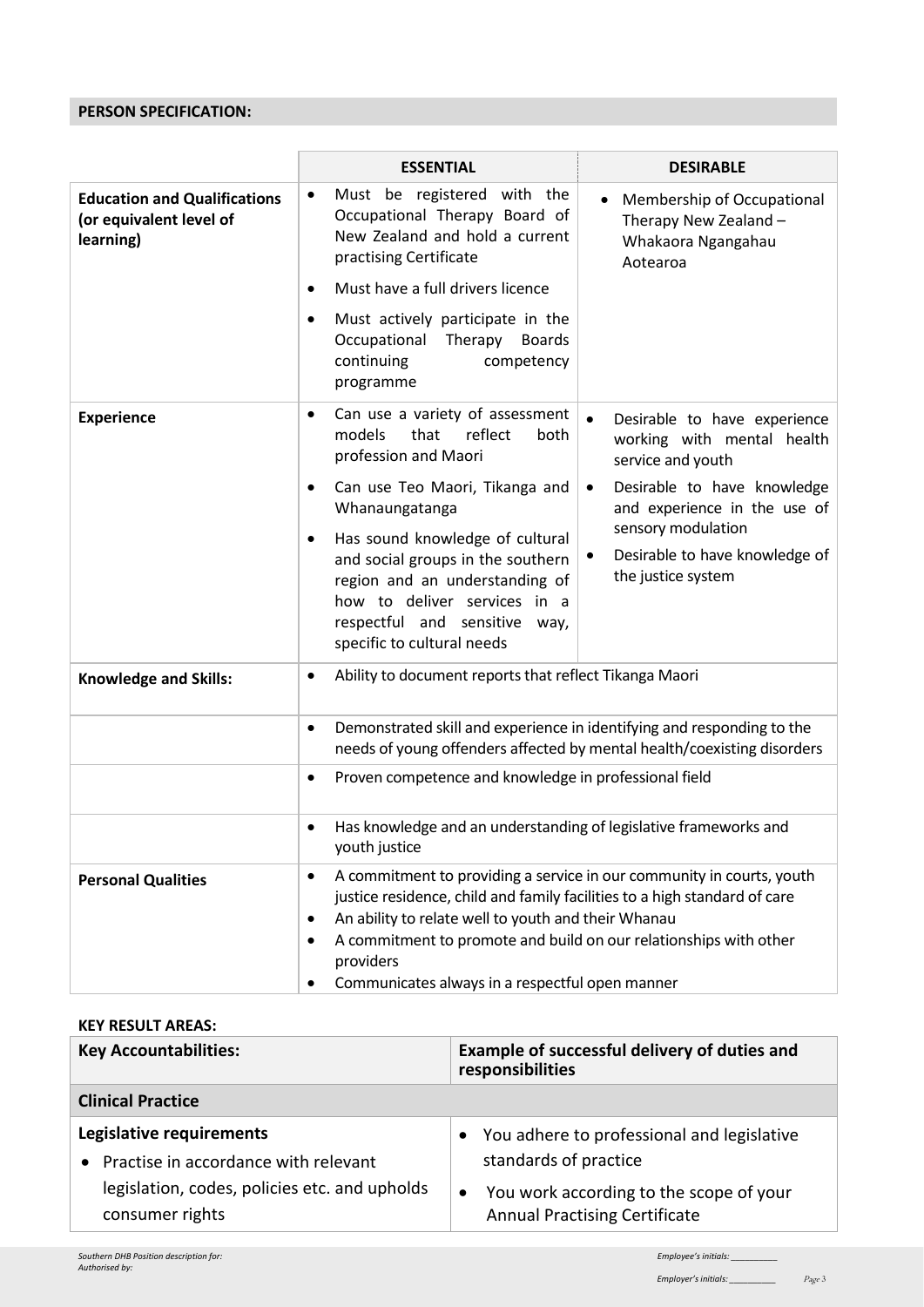| $\bullet$                            | Uphold professional code of ethics                                                                                                                                                                                                                                                                                                                                                                                                                                                                                                                                                                                                                                |           |                                                                                                                                                                                               |
|--------------------------------------|-------------------------------------------------------------------------------------------------------------------------------------------------------------------------------------------------------------------------------------------------------------------------------------------------------------------------------------------------------------------------------------------------------------------------------------------------------------------------------------------------------------------------------------------------------------------------------------------------------------------------------------------------------------------|-----------|-----------------------------------------------------------------------------------------------------------------------------------------------------------------------------------------------|
|                                      | <b>Assessments and interventions</b>                                                                                                                                                                                                                                                                                                                                                                                                                                                                                                                                                                                                                              | $\bullet$ | Your interventions are realistic and based on best                                                                                                                                            |
| ٠                                    | Undertake accurate and comprehensive<br>assessments and evaluations that reflect<br>profession and Maori<br>Plan and implement appropriate interventions<br>Provide relevant education - including any<br>relevant alternative options - in a format that<br>can be clearly understood<br>Collaborate with youth to set realistic, youth-<br>centred outcomes<br>Contributes to hui for Tangata Whairoa/Tangata<br>in assessment, treatment planning, review,<br>transition. Facilitate hui where necessary<br>Present Tikanga Whakaaro Cultural Assessment<br>at Tirohanga Hou- review meeting. Tikanga<br>Whakaaro will commence and be completed in 4<br>weeks | $\bullet$ | practice, models and frameworks that reflect<br>mana/ whenua/maatawaka tikaka<br>You use standard measurement tools and<br>equipment as set down by departmental or<br>professional protocols |
|                                      | <b>Documentation</b>                                                                                                                                                                                                                                                                                                                                                                                                                                                                                                                                                                                                                                              | ٠         | Your documentation is timely, clear, concise and                                                                                                                                              |
| $\bullet$                            | Maintain confidentiality of patient information<br>and documentation                                                                                                                                                                                                                                                                                                                                                                                                                                                                                                                                                                                              |           | accurate                                                                                                                                                                                      |
|                                      | Adhere to SDHB's documentation standards                                                                                                                                                                                                                                                                                                                                                                                                                                                                                                                                                                                                                          | ٠         | Reflects knowledge within documentation of the<br>cultural needs for youth and Whanau                                                                                                         |
| <b>Culturally Sensitive Practice</b> |                                                                                                                                                                                                                                                                                                                                                                                                                                                                                                                                                                                                                                                                   | $\bullet$ | You assist youth to gain appropriate support and                                                                                                                                              |
| ٠                                    | Practices in a culturally safe manner                                                                                                                                                                                                                                                                                                                                                                                                                                                                                                                                                                                                                             |           | representation which reflects their cultural needs                                                                                                                                            |
| ٠                                    | Sensitive to the needs and unique practices of<br>Tangata Whenua e.g. customary healing<br>practices and respect of Tangata whenua/Mana<br>whenua                                                                                                                                                                                                                                                                                                                                                                                                                                                                                                                 |           | and preferences.                                                                                                                                                                              |
|                                      | Ensures prompt access to Tangata Whairoa and<br>Tangata Whanau to Maori services within the<br>Southern DHB                                                                                                                                                                                                                                                                                                                                                                                                                                                                                                                                                       |           |                                                                                                                                                                                               |
| <b>Professional Responsibilities</b> |                                                                                                                                                                                                                                                                                                                                                                                                                                                                                                                                                                                                                                                                   |           |                                                                                                                                                                                               |
|                                      | Working in a collegial manner                                                                                                                                                                                                                                                                                                                                                                                                                                                                                                                                                                                                                                     | $\bullet$ | You have formal and informal systems in place                                                                                                                                                 |
|                                      | Contribute to the support and education of                                                                                                                                                                                                                                                                                                                                                                                                                                                                                                                                                                                                                        |           | for supporting colleagues                                                                                                                                                                     |
|                                      | colleagues and students to enhance                                                                                                                                                                                                                                                                                                                                                                                                                                                                                                                                                                                                                                |           | You maintain supervision records for students                                                                                                                                                 |
|                                      | development of the profession<br>Participate in and contribute to the functioning                                                                                                                                                                                                                                                                                                                                                                                                                                                                                                                                                                                 |           | You participate as a team member to ensure the                                                                                                                                                |
|                                      | of the team                                                                                                                                                                                                                                                                                                                                                                                                                                                                                                                                                                                                                                                       |           | best outcomes for youth/ family and people                                                                                                                                                    |
|                                      | Establish and maintain an effective working<br>relationship with other staff                                                                                                                                                                                                                                                                                                                                                                                                                                                                                                                                                                                      |           |                                                                                                                                                                                               |
|                                      | <b>Evidence-based practice and research</b>                                                                                                                                                                                                                                                                                                                                                                                                                                                                                                                                                                                                                       |           | You implement evidence-based best practice                                                                                                                                                    |
|                                      | Consistently refer to and relate practice to<br>literature and research                                                                                                                                                                                                                                                                                                                                                                                                                                                                                                                                                                                           |           | procedures and guidelines                                                                                                                                                                     |
|                                      | Critique, discuss and disseminate evidence                                                                                                                                                                                                                                                                                                                                                                                                                                                                                                                                                                                                                        |           | You updates your knowledge related to best                                                                                                                                                    |
|                                      | based best practice                                                                                                                                                                                                                                                                                                                                                                                                                                                                                                                                                                                                                                               |           | practice guidelines and area of practice                                                                                                                                                      |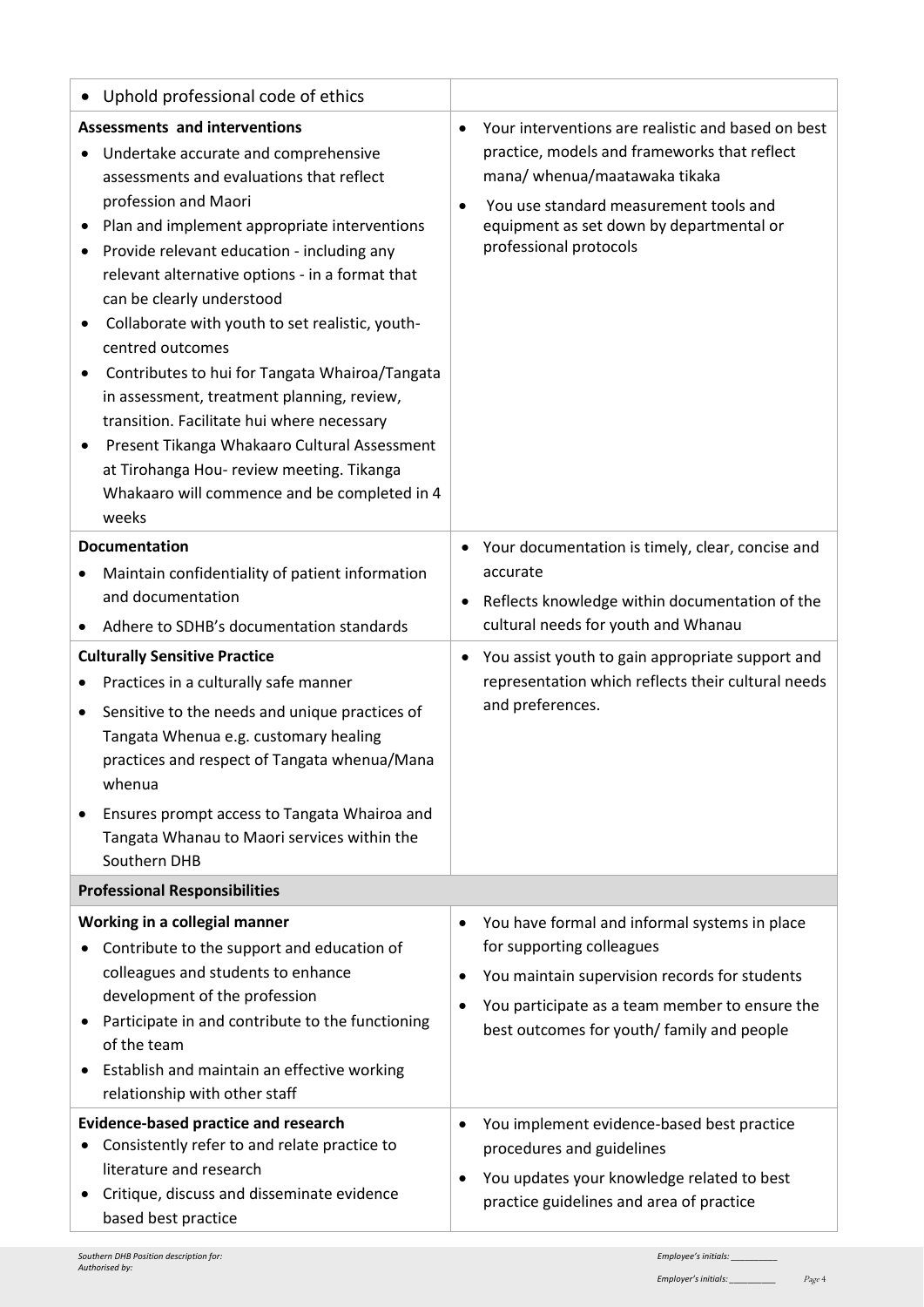| Reflect on and evaluate the effectiveness of own<br>practice                                                                                                                                                                                                                                                                                                                                                                                                                                                                                                                         | You maintain a professional portfolio or<br>participate in an approved CPD programme (as<br>per professional requirements)                                                                                                                                                                                                                                                                                                                                                                                                                                                                                                       |
|--------------------------------------------------------------------------------------------------------------------------------------------------------------------------------------------------------------------------------------------------------------------------------------------------------------------------------------------------------------------------------------------------------------------------------------------------------------------------------------------------------------------------------------------------------------------------------------|----------------------------------------------------------------------------------------------------------------------------------------------------------------------------------------------------------------------------------------------------------------------------------------------------------------------------------------------------------------------------------------------------------------------------------------------------------------------------------------------------------------------------------------------------------------------------------------------------------------------------------|
| <b>Time management</b><br>Manage own time adopting a disciplined<br>approach to establishing and following identified<br>role-related priorities                                                                                                                                                                                                                                                                                                                                                                                                                                     | Your tasks are scheduled and completed in a<br>$\bullet$<br>timely manner                                                                                                                                                                                                                                                                                                                                                                                                                                                                                                                                                        |
| <b>Professional development</b><br>Develop and maintain professional competency<br>Appraisal, peer review, observed practice or<br>other professional audits as applicable<br>Develop both personally and professionally to<br>meet the changing needs of your career and<br>profession                                                                                                                                                                                                                                                                                              | You hold current registration where applicable or<br>$\bullet$<br>as required<br>You maintain an up-to-date professional<br>$\bullet$<br>development plan                                                                                                                                                                                                                                                                                                                                                                                                                                                                        |
| <b>Other Duties</b><br>Undertaking duties from time to time that may<br>be in addition to those outlined above but which<br>fall within your capabilities and experience<br>Act as a role model for the Southern DHB<br><b>Organisational Values</b><br>Work alongside Kaumatua if a death occurs to<br>ensure Tangihangi process is tika<br>Contributes to the organisations participation in<br>hui with Maori providers on a local and national<br>level as required<br><b>Professional Development - self</b><br>Identifying areas for personal and professional<br>development. | You respond positively to requests for assistance<br>$\bullet$<br>in own and other areas, demonstrating<br>adaptability and willingness<br>You produce work that complies with SDHB<br>$\bullet$<br>processes and reflects best practice<br>Research undertaken is robust and well<br>٠<br>considered<br>Live and support the DHB values in everything<br>$\bullet$<br>you do<br>Training and development goals are<br>$\bullet$<br>identified/agreed with your manager.<br>Performance objectives reviewed annually with<br>٠<br>your manager.<br>You actively seek feedback and accept<br>$\bullet$<br>constructive criticism. |
| <b>Health, Safety and Wellbeing</b>                                                                                                                                                                                                                                                                                                                                                                                                                                                                                                                                                  |                                                                                                                                                                                                                                                                                                                                                                                                                                                                                                                                                                                                                                  |
| Taking all practicable steps to ensure personal<br>safety and the safety of others while at work, in<br>accordance with the Southern DHB's Health, Safety<br>and Wellbeing policies, procedures and systems.                                                                                                                                                                                                                                                                                                                                                                         | You understand and consistently meet your<br>$\bullet$<br>obligations under Southern DHB's Health and<br>Safety policy/procedures.<br>You actively encourage and challenge your peers<br>$\bullet$<br>to work in a safe manner.<br>Effort is made to strive for best practice in Health<br>٠<br>and Safety at all times.                                                                                                                                                                                                                                                                                                         |
| <b>Treaty of Waitangi</b>                                                                                                                                                                                                                                                                                                                                                                                                                                                                                                                                                            |                                                                                                                                                                                                                                                                                                                                                                                                                                                                                                                                                                                                                                  |
| The principles of Te Tiriti o Waitangi, as articulated<br>by the courts and the Waitangi Tribunal will guide<br>the Southern DHB response to Māori health<br>improvement and equity. These contemporary<br>principles include:                                                                                                                                                                                                                                                                                                                                                       | You<br>will<br>able<br>demonstrate<br>be<br>to<br>$\bullet$<br>an<br>understanding of Te Tiriti o Waitangi, Māori<br>Indigenous rights and current issues in relation<br>to health and health equity ie: Whakamaua:                                                                                                                                                                                                                                                                                                                                                                                                              |